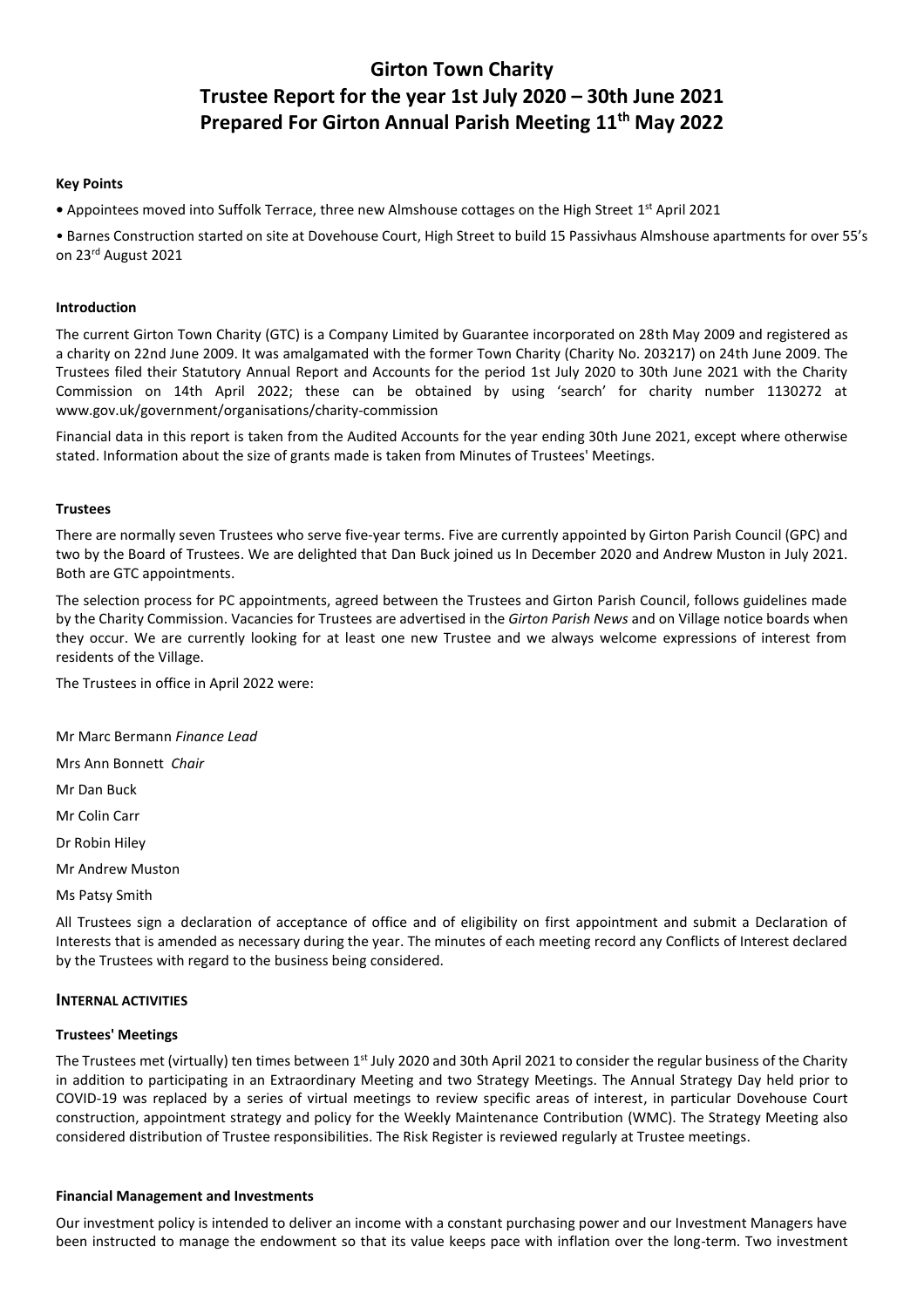companies, Cazenove and Quilter Cheviot manage the Charity's funds on a discretionary basis. Trustees agreed to appoint CCLA to manage a cyclical fund to cover future maintenance of all Almshouses. The Trustees receive the managers' Quarterly Reports at their regular meetings, and our Investment Committee separately reviews the overall strategy and the managers performance and makes recommendations to the Trustee Board.

The Charity's main source of income remains that arising from investments, which amounted to £640,000 (2020: £888,000). In addition, there was £110,000 (2020: £100,000) of income arising from the provision of almshouses, and £14,000 (2020: £22,000) of income from the Community Centre. The Charity itself also received a Gift Aid payment of £56,059 (2020: £76,290) from its wholly owned subsidiary GTC Developments Ltd during the year this figure mostly represents reclaimed VAT from the new building works.

The Charity also received £12,000 from SCDC in support for the closure of the Community Centre during the Government-imposed lockdown as well as £17,000 from an insurance claim for the damage done to the Sculptural Railings as a result of a car driving into them.

Charitable expenditure was £505,000 (2020: £800,000). The amount continues to reflect the multi-year commitments made during the year and the year past as well as revisions made to these commitments. Investment Management Fees were £117,000 (2020: £144,000). The net income before investment gains or losses for the year was £157,000 (2020: £76,000).

The end-of-year revaluation of the Charity's investment assets produced a net gain of £3,960,000 (2020: loss £1,198,000) which reflects the recovery in the value of financial assets following the onset of the Covid pandemic. Total funds at the end of the year were £39,919,000 (2020: £35,802,000) of which unrestricted funds were £2,517,000 (2020: £2,059,000).

*At the end of the financial year, Girton Town Charity had readily available cash or cash equivalents of £1.6m (2020: £1.3m) which is sufficient to meet its current objectives.*

# **Charity Office and Administration**

Following the demolition of 22 High Street, the GTC office moved temporarily to the Parish Office at 42 Church Lane and it remained operational throughout lockdown thanks to the dedication and efficiency of our Administrators, Mrs Rachel Allchorne and Mrs Gilly O'Brien. Both are key members of the GTC team and provide full-time support to Trustees, professional partners, and beneficiaries of the Charity. The Office has daily core opening hours of 10.00- 14.00 and can be contacted by email (gtc@girtontowncharity.co.uk) or telephone (01223 276008).

# **COVID-19**

The onset of the Coronavirus pandemic in March 2020 had a significant impact on GTC's achievements and performance. Trustees reviewed the Charity's activities at the outset of the pandemic, and it seemed likely that the Charity's income would decrease. Trustees agreed a reduced budget for grant giving in 2020/21. It was also clear that there would be a significant reduction in bookings (and therefore associated income) at the William Collyn Community Centre and requests for support from organisations such as CAB and Relate would decrease markedly when these organisations curtailed face-to-face meetings. The property development activities were protected, in part because all the funds needed for the building programme had been placed on short-term bank deposits as far back as December 2019. Overall, however, financial investments performed well over the Charity's financial year 2020/21.

# **ALMSHOUSES**

The Charity's prime purpose is to provide almshouses in the Village with an emphasis on housing the elderly. The Charity currently has 13 homes within Girton, occupied by residents over 55 and families from the community. Over 55's and anyone with a registered disability are appointed as permanent residents; families are appointed for three years.

There are seven homes at Centenary Court in Wellbrook Way, three at Suffolk Terrace, High Street and one house each in Girton Road, St Vincent's Close and Fairway. All are managed on the Charity's behalf by the CHS Group, based in Histon. The Management Charge in 2021 was £18,000 (2020: £17,000). We continue to be grateful to CHS for providing valuable advice when we are considering applications for almshouse vacancies and in providing information to GTC and to its almshouse residents, as well as a maintenance service.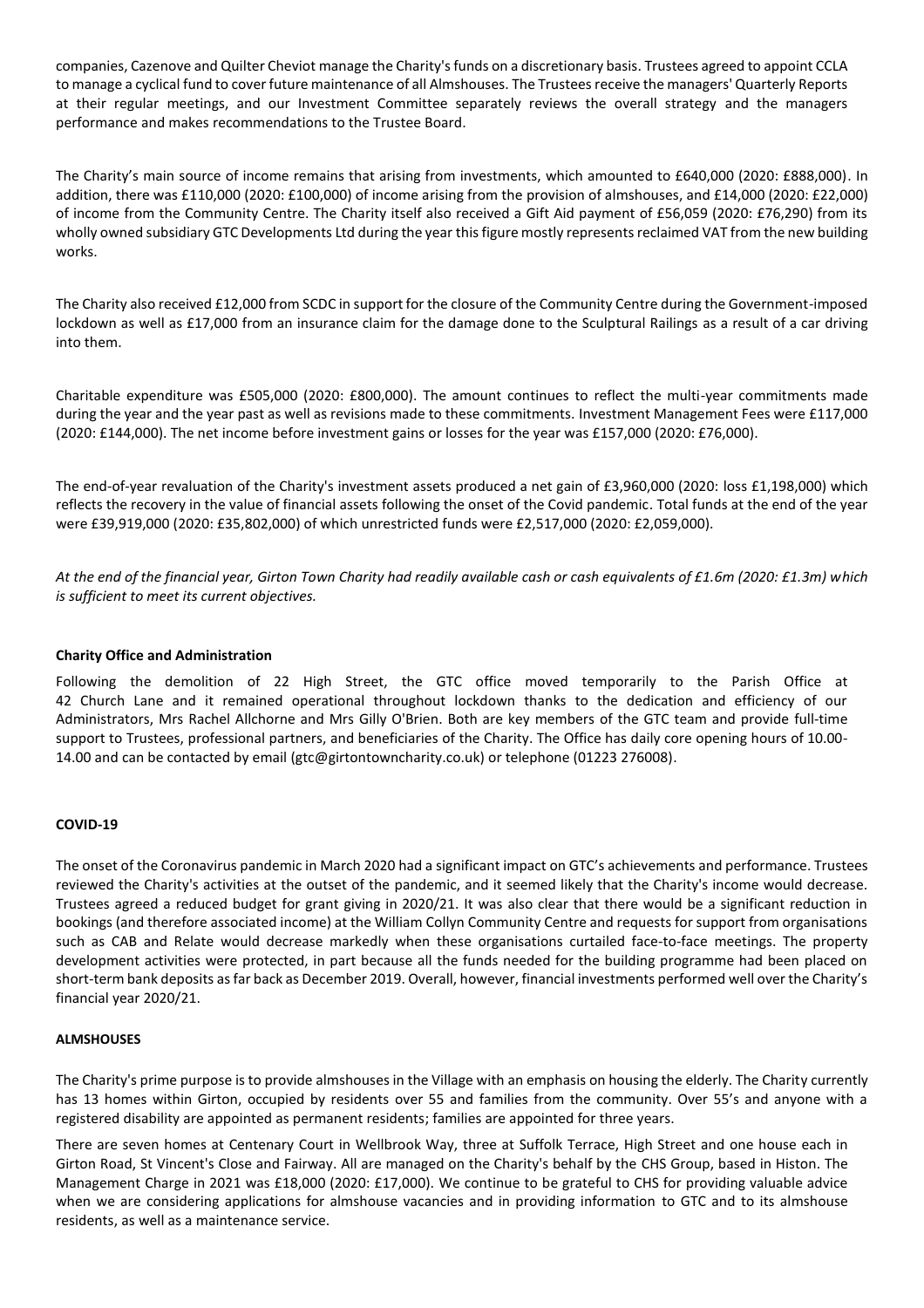In the last year, two vacancies arose at Centenary Court, and they were promptly filled from the applications received after they were advertised in the *Girton Parish News* and on Village notice boards*.*

As vacancies occur infrequently, we do not keep a waiting list, though we do receive regular enquiries. Applications are only accepted from those who wish to live in the homes and not from their relatives.

Repairs and maintenance of the almshouses in 2021 cost £12,000 (2020: £17,000).

# **Suffolk Terrace**

Three new family homes at Suffolk Terrace on the High Street were completed and ready for occupation in April 2021. Work on the site started in February 2020 and only six weeks of the construction programme were lost as a result of the COVID-19 lockdown. Following a review of applications with the Lead Housing Officer from CHS Group, a shortlist was drawn up and interviews held. The successful applicants moved into their homes at Suffolk Terrace on three-year appointments at the beginning of April 2021. The final cost of construction was £646,000 which was financed from cash reserves.

# **Dovehouse Court**

The major project to redevelop the central almshouse site on High Street, has continued through the year. The new Dovehouse Court development will provide 15 comfortable and attractive homes for people over the age of 55 who are residents in, or who have a strong connection with Girton as well as a new office for GTC. A favourable decision was delivered at a South Cambridgeshire District Planning Committee Virtual Meeting in June 2020 for a mix of bungalows and apartments built to Passivhaus standards. Following a rigorous tender process conducted by GTC Project Managers, Northmores, Barnes Construction was appointed as contractor in March 2021. A fixed term contract of 63 weeks was agreed at a fixed cost of £4.6m. Enablement works were carried out during 2021 with Barnes Construction starting on site on 23 August 2021.

The Trustees agreed to apply for a grant towards the building of these homes from Cambridgeshire and Peterborough Combined Authority. An application was submitted in May 2021 and a grant of £675,000 approved by the Authority in January 2022.

# **The William Collyn Community Centre, Wellbrook Way**

The William Collyn Community Centre opened in April 2019. In order to establish it on a firm footing, the Charity appointed Cambridgeshire ACRE, a charity specialising in the support of community facilities, to provide management for an initial period from January 2019 to March 2021. The aim was for Girton Town Charity to take over full management during 2020-21 and to use membership of Cambridgeshire ACRE to give support to ensure continuation of good practice. The TUPE process commenced in July 2020 with a view to a transfer date of 1<sup>st</sup> October 2021. Following COVID-19 Lockdown in December 2020, the Centre was again closed, and staff put on flexible furlough until May 2021.

GTC had budgeted an income of £30,000 for the Centre However, closure of the Centre in March 2020 meant that no user income was taken for the last three months of the financial year and up to September 2020 resulting in a lower-than-anticipated £14,000 of realised income. The shortfall was partially compensated by a grant of £12,000 received from SCDC and also through Business Rates Relief for the period during which the Centre was closed. Total costs, including allocated support costs but excluding depreciation, for running the Centre were £96,000.

# **Community Gardens**

The Sensory Garden at the entrance to Wellbrook Way continues to be much appreciated by the many who visit or just pass it on their way through the Village. The family of a village resident asked to plant an ornamental tree in the garden in his memory as he had spent happy times in the garden. The Trustees have renewed the maintenance contract with the originator, as this seemed the best way to ensure that it continued to be kept in prime condition. The cost last year was £8,500

GTC re-acquired an area of communal land between the Play Area and Bowls Green Car Park from Girton Parish Council. This has been designated the William Collyn Community Garden to be used for the benefit of local residents. The Charity has appointed Majestic Garden Services to regularly maintain this area along with garden areas around the Bowls Green Car Park, William Collyn Community Centre, and Centenary Court communal areas at a cost of £2,750 pa. Majestic has rejuvenated and replanted the garden areas at a cost of £5,000 and two village residents have donated fruit trees. Angus O'Brien provides ad hoc garden services for the Almshouses.

# **GRANT MAKING ACTIVITIES OF GIRTON TOWN CHARITY**

After maintaining its almshouses, GTC can use any income remaining to make grants, firstly for "relief in need" and, secondly, "for any charitable purpose for the general benefit of the inhabitants of the Parish of Girton". Grants awarded and Schemes running in the year are summarised below. Applicants will generally be expected to meet part of the costs from their own resources.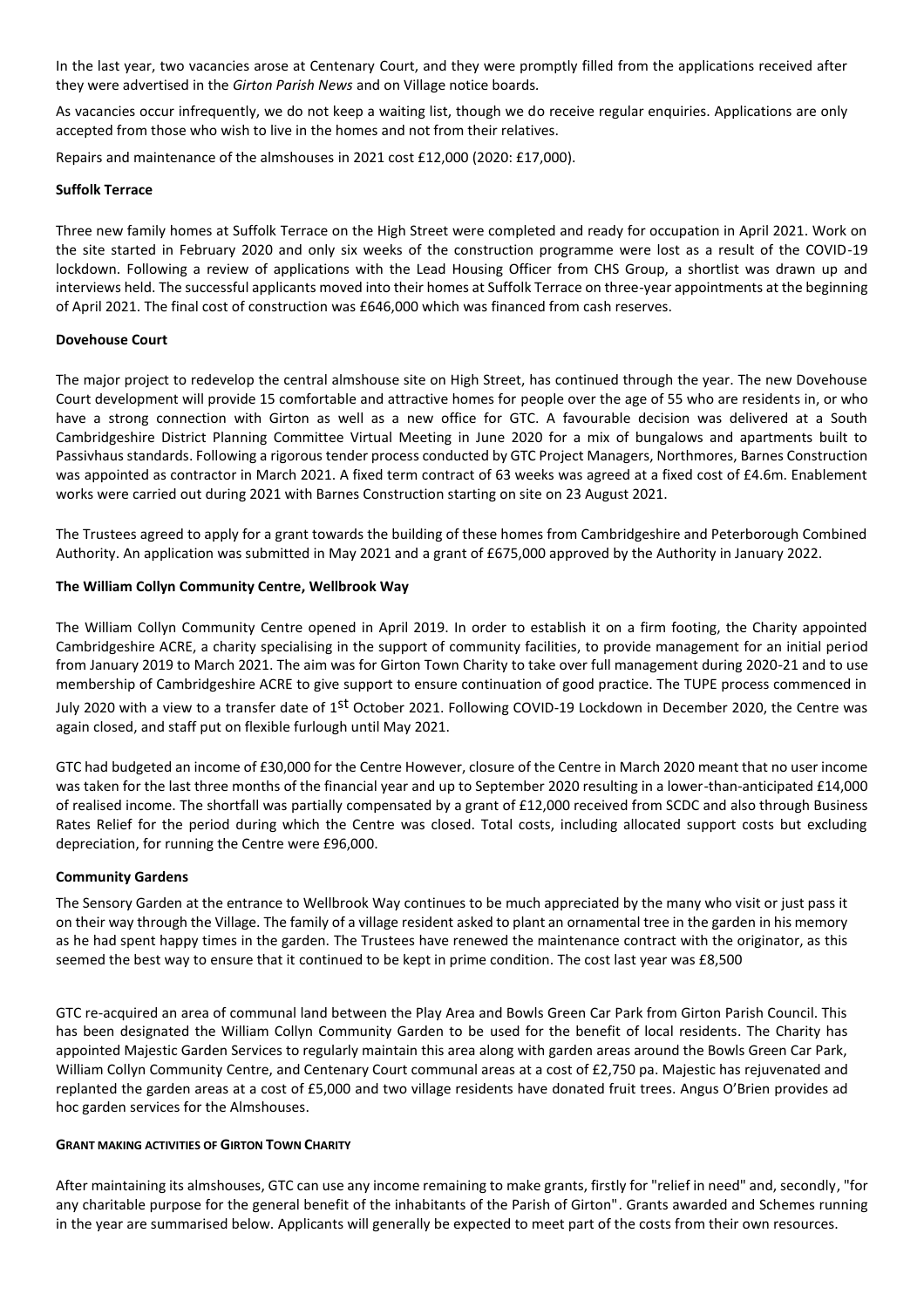The following is a summary of the types and purpose of the grants and commitments made during the period.

*Education and youth work: -£26,000 (2020: £137,000)*

We regard the provision of prompt assistance and an enriched school environment to be essential for the wellbeing and educational progress of the young people of the Village. Grants for enrichment support had been awarded to Girton Glebe Primary School although much of this activity did not take place due to the pandemic. Following the School's conversion to Academy status in a multi-academy trust, the Trustees reviewed their policies and agreed to cease funding direct educational support. Family and child support continued to be funded and delivered by Relate Cambridgeshire for families-in-need identified by the school. It was agreed that Activity Clubs would continue to be supported although they did not run due to the Pandemic, nor did Residential Visits which resulted in no requests for support for families with children on Free School Meals.

As a result, the total of new educational grants made to institutions shows a net reduction to the commitments made by the Charity at the start of the Financial Year.

Our Educational Grant Scheme provides assistance in buying books and equipment for recent school leavers who have moved on to further and higher education. We also meet other educational needs on an individual grant basis. During the period, individual awards totalling £7,400 (2020: £11,000) were made to 33 recipients (2020: 45).

The Girton Youth Project run by the YMCA and financed by GTC started in 2005. During the past year, the number of young people attending the sessions on Monday and Thursday evenings had declined from up to 40 per week to fewer than 10. Following regular reviews with the YMCA Youth Leader and Management, the Trustees decided to reconsider the grant in April 2020. However, the onset of Covid-19 resulted in the closure of the Club and with no prospect of it continuing in its current form, notice was issued at the end of August 2020 for the agreement to cease on 30 November 2020.

During 2021 the Trustees investigated options to offer a Youth Group from a new provider and in December 2021, were pleased to award the Connections Bus Project a grant to commence a weekly youth group as soon as recruitment of the necessary staff and the pandemic allowed.

# *Welfare and Personal Development of People in Financial Need: £9,000 (2020: £11,000)*

Grants were made to 15 people during the year (2020: 22), ranging from helping with costs such as essential household goods, support for special needs, enhancement of mobility and contributions towards the costs of coping with medical conditions. Three grants were made to individuals to enable them to access specialised education or training.

*Medical: £44,000 (2020: £109,000)* 

GTC aims to increase well-being in the Village by supporting a wide range of specialist providers to enable them to give support and advice to Girton residents. Three-year commitments made to the Arthur Rank Hospice, East Anglia's Children's Hospices, and Headway, a brain injuries charity, came to an end in 2019-20 after payments of £48,500. After review of the effectiveness of the support given, new commitments were made during the year, and these will total £15,000 per annum in the next financial year (Note: this is the revised sum after the Covid-19 review detailed review on Page 3). Macmillan Cancer Support received £15,000 this year and payments of £7,500 will be made for a further two years. The size of any commitment is always directly related to the deemed impact the external charity has on the residents of the Village.

The Charity's Care Plus Scheme continues to meet a significant demand for assistance and payments of £45,600 (2020: £52,300) were made to providers during the year. 38 residents (2020; 36) benefited from the help provided. The objective of the scheme is to assist Girton residents to live independently by providing additional short-term care over and above any statutory care to which they are entitled. It was always anticipated that there would be a strong demand as the authorities reduced the adult care provision, which in turn increased the need for respite care and placed additional demands on private sector providers.

The Charity supports a hospital transport scheme which provides a subsidised taxi service to help patients get to hospitals on the Cambridge Biomedical Campus, Brookfields Hospital in Mill Road, and the ARU University Eye Clinic. This continues to be a greatly appreciated programme and currently has 230 members (2020: 206). Grants also continue to be made where more specialist transport is required and five grants of this nature were made in the year.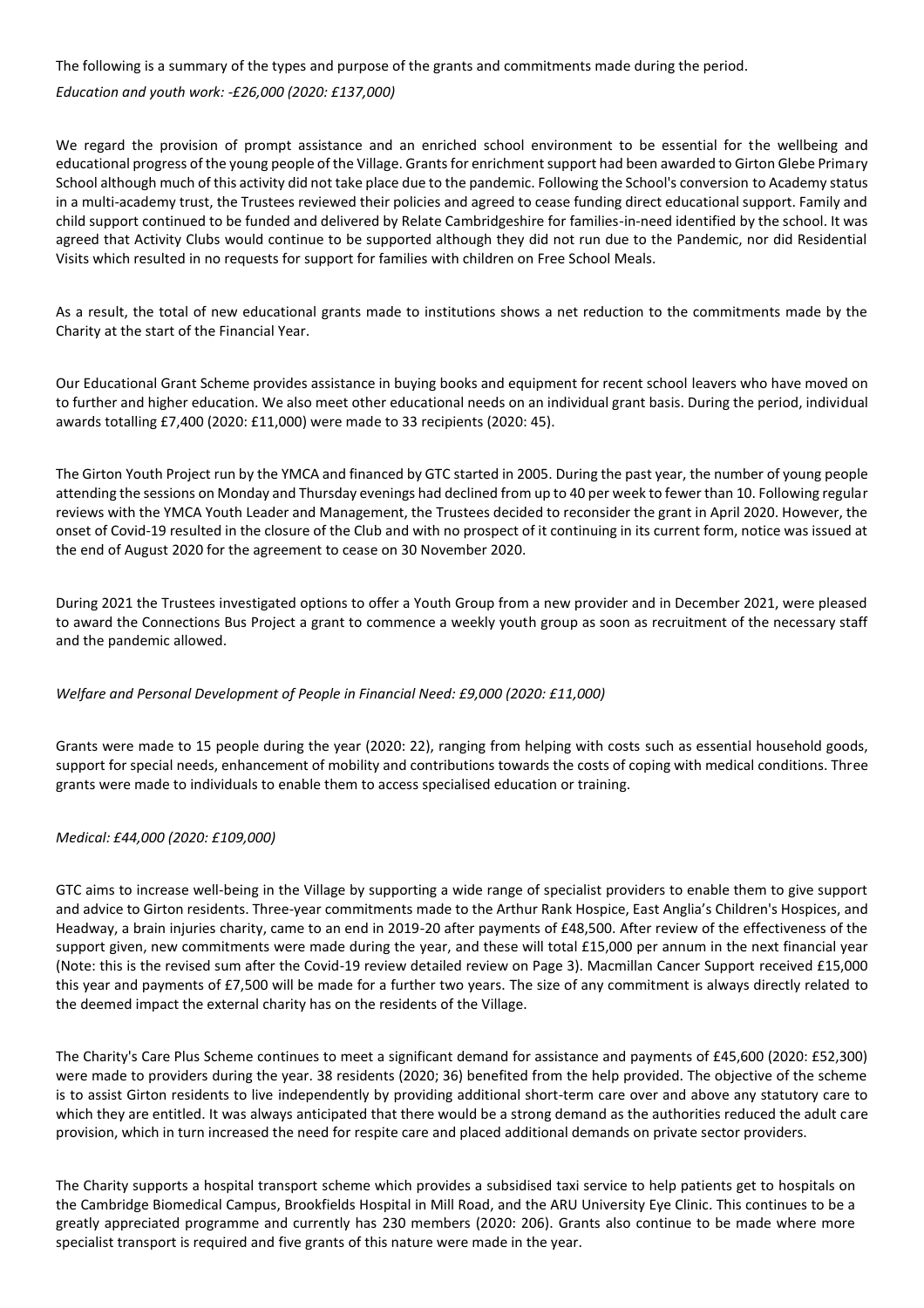14 Individual grants totalling £6,000 (2020: 15 totalling £2,000) were made during the year to help individuals meet needs arising from a range of requests.

*Community Support in the Village: £118,000 (2020: £137,000)*

The Charity funds the Village's Community Warden Scheme provided by Age UK. The Warden continues to help and give reassurance to around 20 villagers who subscribe to the Scheme. Grants of £11,700 were made during the year to support this initiative. Age UK also provide an Older Residents' Co-ordinator who is funded by Girton Town Charity by a grant of £9,300. Cam Sight will also receive £2,000 per year for three years.

The Charity also made a three-year grant of £8,400 per annum to Relate which provides a counselling service in the Village though this has been in abeyance during the pandemic because of the restricted availability of counsellors and removal of face-to-face support at the William Collyn Community Centre.

Most of the payments last year were made to the Cambridge CAB which provided help to Village residents on many issues, particularly those relating to personal finances, employment, and housing. These sessions have also been suspended during the restrictions due to Covid-19 and are under regular review by GTC and CAB.

The expenditure under this heading also represents completion of projects, such as the work around the Sculptural Railings and maintenance of the Sensory Garden. No new projects have been financed this year and none are planned for the immediate future.

# **Performance monitoring and review**

Grant payments are only made against actual expenditure incurred. For projects that extend beyond one-year, regular detailed reports are required, and further funding only approved where the grant conditions have been met. The Charity seeks to achieve a consistency in its grant making methodology and looks for measurable outcomes in order to assess value for money more objectively.

# **MAKING APPLICATIONS: ORGANISATIONS AND INDIVIDUALS**

The Trustees provide guidelines to help with preparation of applications either from individual Girton residents and families or from organisations providing for inhabitants of the Village. These outline the procedures followed by the Trustees when considering requests. There are also simple forms that may be used to apply for grants, though applications can also be made by letter or email. However, use of a form helps ensure that we have all the information we need to make a decision. Administrators in the Charity Office, will be happy to supply copies of the forms or the guidance sheets on request. Any Trustee can be consulted in confidence before an application is made.

An application will usually be considered at our next meeting after it is received, providing it arrives at least one week before the meeting. If we decide more information is needed before a final decision is made, we may ask for details to be supplied in writing or ask for supporting information from an appropriate adviser or professional.

The information collected from individuals is used solely for the purposes of considering a grant application and for the subsequent administration of any award. It is not transferred out of the Charity without the specific consent of the applicant. The Charity's Minutes contain the applicant's name, the purpose of the request, the decision, and the reason for that decision. The Minutes are only used within the Charity.

# *500 YEARS OF THE GIRTON CHARITIES*

2021 marked the 500<sup>th</sup> anniversary of the Girton Town Charities established in the time of King Henry VIII by the generosity and social concern of William Collyn and they have evolved into the present Girton Town Charity.